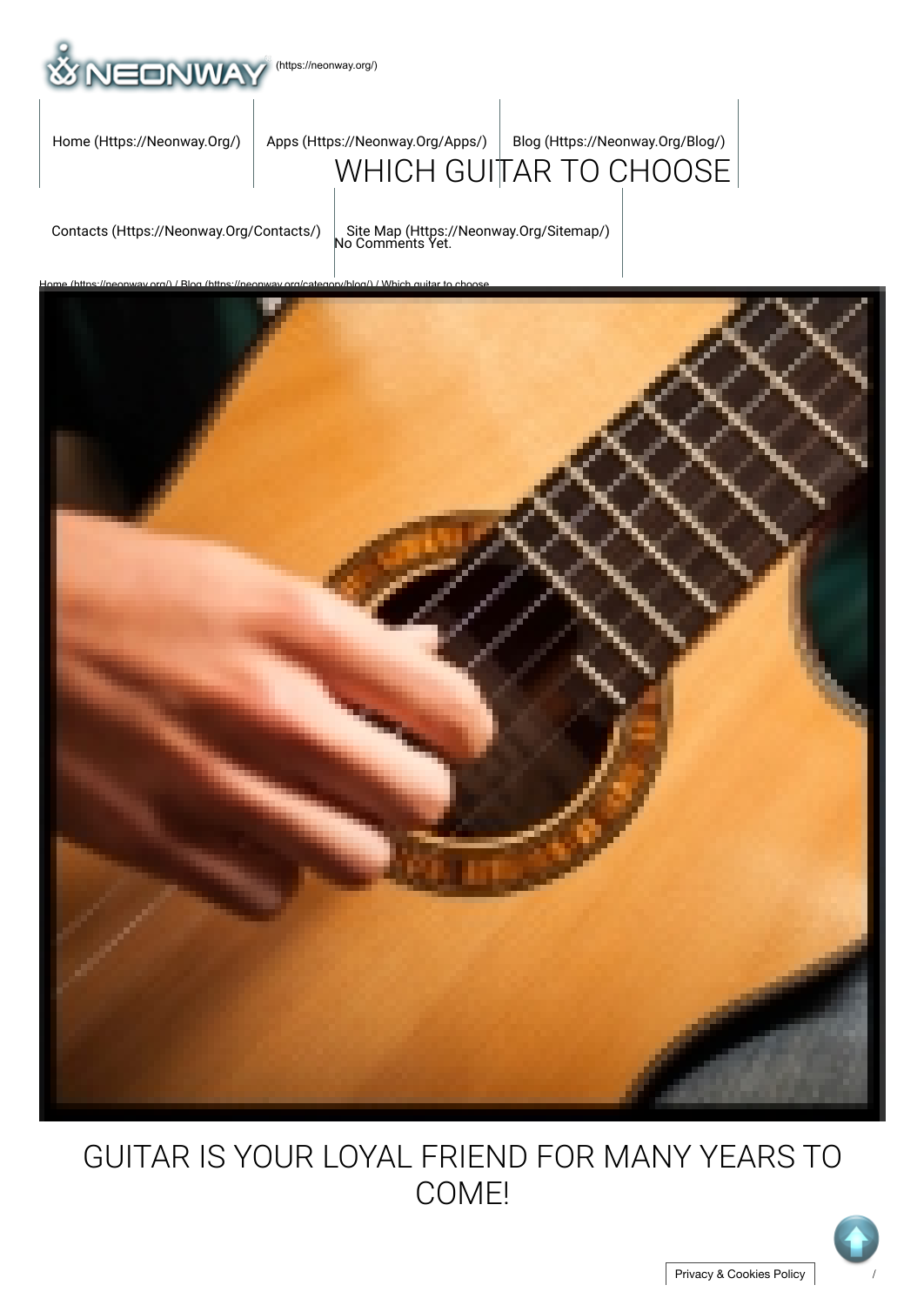**This question is born in the head of every person who at one point decided to take up this tool. On this issue for many years pores geniuses of human thought, thousands of guitarists conduct comparative analyses, debates, dilemmas, ghts, escalating into carnage. But the question of which guitar should be chosen by a novice guitarist is still unresolved.**

So let's figure out what kind of guitar should be chosen by a person who has just decided to embark on the thorny path of the guitarist and still does not know anything not only in guitars, but also in music in general.

If you are reading this, you are probably either a young quitar talent, who is just getting ready to buy your first instrument, or are parents/friends/relatives of the above talent.

Either way, you have a dozen questions in your head. Acoustics or electric guitar? What tree? What does this tree affect? What should be the price? Which firm is more reliable? What is the difference between a pop classical guitar and an electroacoustic guitar? Why do these guitars have different shapes? Which shape is better? How many frets should a good guitar have?

All these questions year after year arise in young quitarists. And while you can find the answer to them with a single click in the age of high technology, the quality of these responses usually leaves much to be desired.

Reading this article remember – it was written by a guitarist with a lot of experience behind his back, and my subsequent words are dominated by experience, not subjective opinion and desire to impose their tastes on others. So, want to know what guitar you need to buy a novice guitarist?

The answer is very simple: any! Any one he likes.

I know, now you want to stick under my nose your leaflet with 101 question about which quitar is better for a beginner, where every question is a long text from the comments from "specialists", but I will ask to fold this sheet and remove it for the next year on a distant shelf. Wonder? Explain.

If you are an aspiring guitarist, no matter what guitar you buy for the first time, you will definitely want to change it after a certain time, as soon as you learn to play relatively intelligently and begin to understand something in music and guitars. Don't give up. This result I guarantee you with a probability of 100% and is ready to give my hands (which I play!) to cut off, if I find myself wrong. That's how the world works, and there's nothing you can do about it. Guitars are a drug. And once you get too used to one, you'll want another.

So as the first guitar I would still recommend an inexpensive instrument. The difference between expensive and cheap you, due to inexperience, still do not understand its full, but do not have to produce unnecessary costs. In addition, a cheap tool is much easier to sell than expensive. And the price between the new and the b.u. instrument will most likely be a few thousand rubles. Whereas the difference between a new and a supported expensive tool can be several tens of thousands. Thus, an inexpensive tool is also a more liquid commodity.

90% of all those who want to take up a guitar want to play rock.

Therefore, such novice guitarists want not just a guitar, but an electric guitar. But many worry whether it is convenient to learn from such, whether it will not interfere with its volume neighbors, etc. But the usual acoustic guitar is easier to buy, and it, unlike electric guitar, does not require additional equipment for the game. So I would still recommend starting with acoustics. Especially with such a guitar you can always go out into the yard and play the simple3 chord songs, which are in constant demand from companies. And electric guitar will be the next instrument, the time of which, as it was written above, will come very quickly.

Another question that you will have: what kind of acoustic guitar? In the store they are a huge variety of forms. Of course, the shape, as well as the type of wood, affect the sound qualities of the quitar. But there is no definite answer to the question of which form is better. They're just different. Some are ringing, others are more melodic. Choosing a nice guitar in this regard is extremely subjective. And since in terms of sound many still can not understand what they like more, the choice of 3/4 will consist of a visual view of the instrument. However, the novice guitarist strongly recommends still visiting the music store and playing the instrument (or just holding it in his hands). The grift should be flat, the hand should never cling, nothing should interfere with the fingers. If you think a quitar with 24 frets is better than 22, I'll upset you. There is actually no difference, because on the last two frets you will play very little (or do not wake up at all). But, as it is right, guitars with 22 frets of menzur more. This means that the frets at the guitar are wider, and fingers there to put more convenient. So I would recommend you exactly a tool with 22 frets.

And the strings? There are guitars with nylon strings (classical) and steel. The type of strings affects not only the sound, but also the type of guitar. Nylon has a tension force several times smaller, the strings themselves are softer and it is easier to play them at first. Steel is tougher. Fingers, not accustomed to strings and have not got characteristic calluses on the pads, will get tired of them more. But it's not critical. If you want to start playing on steel strings, do it without hesitation. On electric guitars, too, steel strings and the shape of a vulture are the same as on acoustics with steel strings. While the classical guitar is thicker than the vulture, the frets are wider and when buying an electric guitar will have to "rebuild" under it in a new way.